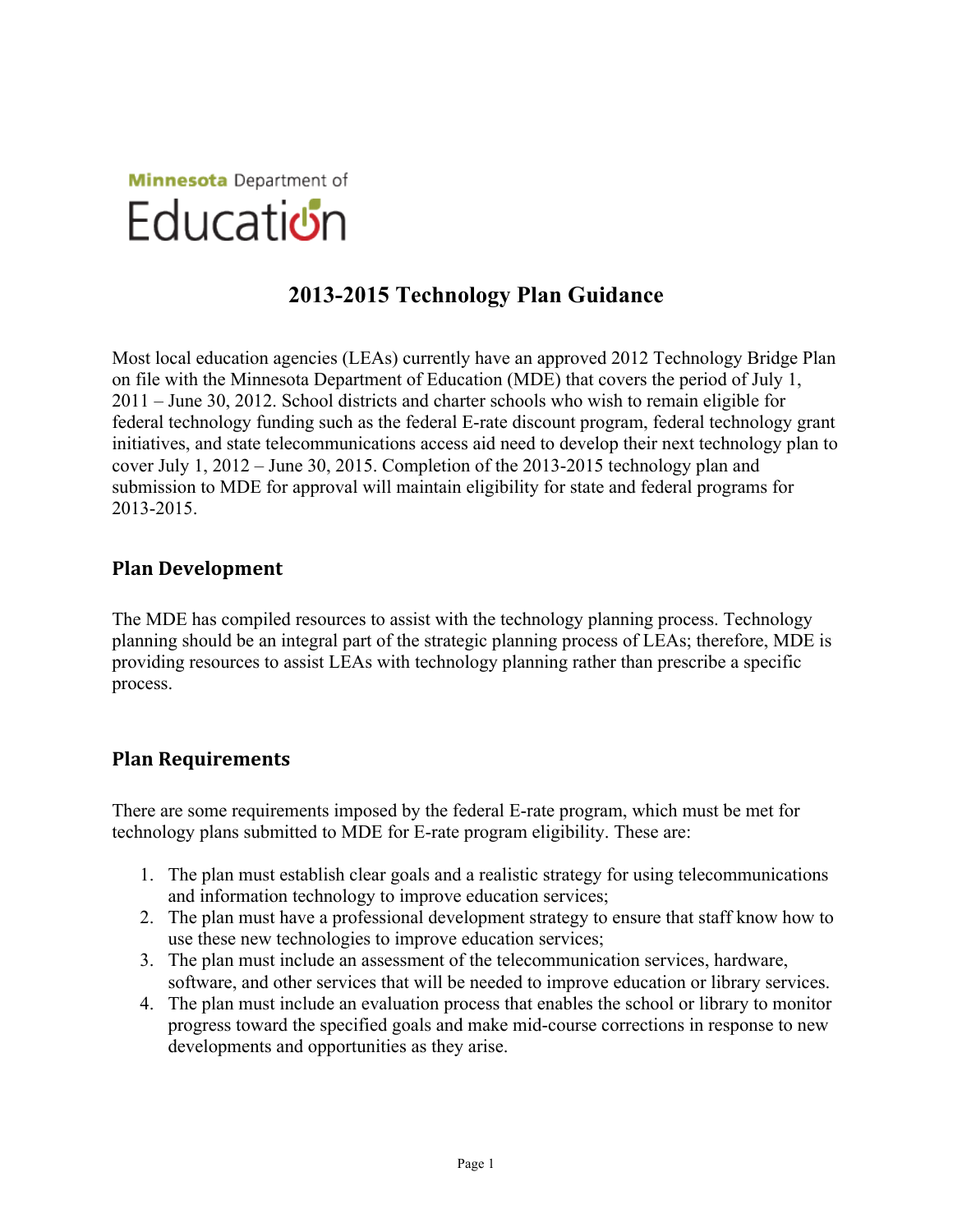In addition, school districts and charter schools should note the following additional requirements for federal E-rate program eligibility:

- 1. School districts and charter schools receiving E-rate discounts on Internet Access must be in compliance with The Children's Internet Protection Act (CIPA). CIPA requires a school district to have an Internet Safety/Acceptable Use policy in place that has had at least one public hearing and to be filtering Internet access in order to prevent students from accessing material that may be pornographic or otherwise harmful to them.
- 2. Technology plans need to include any E-rate eligible services on which a school district is seeking E-rate discounts.
- 3. The technology plan must be written and have a date of creation that pre-dates any E-rate Form 470s filed for services for the specific E-rate program year. The technology plan must also cover the entire E-rate program year.

More information on the E-rate program can be found at http://www.usac.org.

### **Plan Submission and Review**

The 2013-15 Technology Plan may be submitted at any time until the end of the planning period which is June 30, 2015. For LEAs filing for E-rate in Funding Year 2012 (July 1, 2012 – June 30, 2013) remember that the technology plan must be written by the time any Form 470s are filed. Form 470s can be filed by LEAs any time after July 1 for the following program year.

MDE will review 2013-2015 Technology Plans as they are received, and approval letters will be issued.

### **To view approved technology plans and approval letters, please visit the Data Center: Data Reports and Analytics: School Technology Plans and Approval Letters.**

The 2013-15 Technology Plan template that follows will be reviewed to determine if the LEA has made a good faith effort to address the essential components required for E-rate program eligibility. The LEA may be contacted for specific clarifications as needed for approval.

LEAs should also post their full 2013-2015 plan to their website and provide the link in the appropriate space in the template. The template can be submitted to mde.schooltechplan@state.mn.us.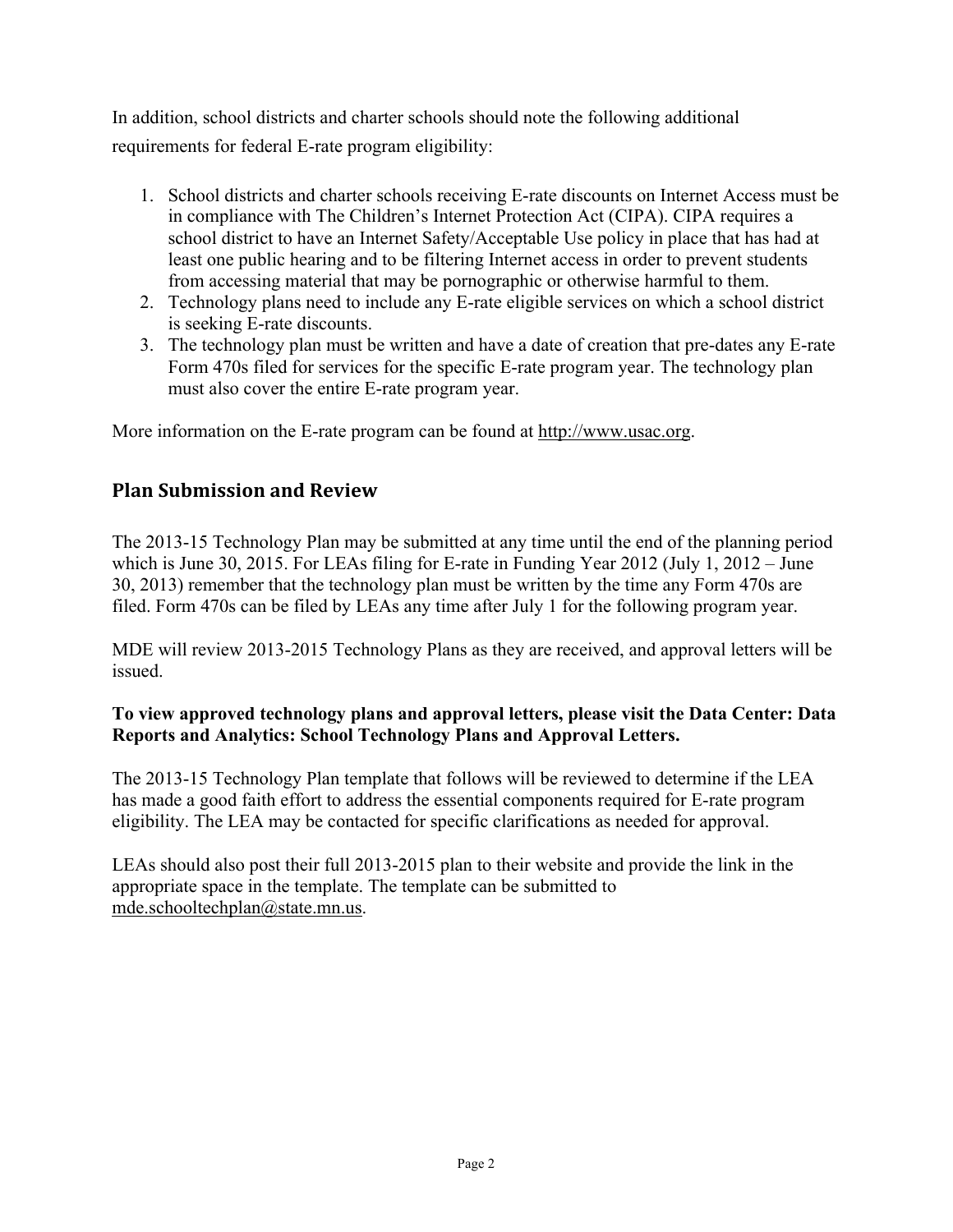# **Technology Plan Cover Sheet 2013-2015 (July 1, 2013 – June 30, 2015)**

| <b>ORGANIZATION INFORMATION</b>                       |                                                                     |
|-------------------------------------------------------|---------------------------------------------------------------------|
| District/Agency/School                                | <b>MOORHEAD AREA PUBLIC SCHOOLS</b>                                 |
| (legal name):                                         |                                                                     |
| <b>District Number:</b>                               | 0152                                                                |
|                                                       |                                                                     |
| <b>Technology Plan Status</b>                         | The District/Agency/School has an approved 2012                     |
|                                                       | technology bridge plan:                                             |
|                                                       | Yes X<br>$No$ $\Box$                                                |
| 2013-2015 Technology                                  | April 2012                                                          |
| <b>Plan Date of Creation:</b>                         |                                                                     |
| <b>IDENTIFIED OFFICIAL WITH AUTHORITY INFORMATION</b> |                                                                     |
| <b>Name</b>                                           | <b>WAYNE KAZMIERCZAK</b>                                            |
|                                                       |                                                                     |
| <b>Title</b>                                          | ASSISTANT SUPERINTENDENT                                            |
|                                                       |                                                                     |
| <b>Address</b>                                        | $2410\ 14^{TH}$ ST. S.                                              |
|                                                       | MOORHEAD, MN 56560                                                  |
| <b>Phone Number and E-mail</b>                        | 218 284-3375                                                        |
|                                                       | <wkazmierczak@moorhead.k12.mn.us></wkazmierczak@moorhead.k12.mn.us> |
| <b>TECHNOLOGY CONTACT INFORMATION</b>                 |                                                                     |
| <b>Name</b>                                           | <b>DAN MARKERT</b>                                                  |
|                                                       |                                                                     |
| <b>Title</b>                                          | DIRECTOR OF INFORMATION SYSTEMS AND                                 |
|                                                       | <b>INSTRUCTIONAL SUPPORT</b>                                        |
| <b>Address</b>                                        | $2410\;14^{TH}\;ST.$ ST.                                            |
|                                                       | MOORHEAD, MN 56560                                                  |
| <b>Phone Number and E-mail</b>                        | 218 284-3345                                                        |
|                                                       | <dmarkert@moorhead.k12.mn.us></dmarkert@moorhead.k12.mn.us>         |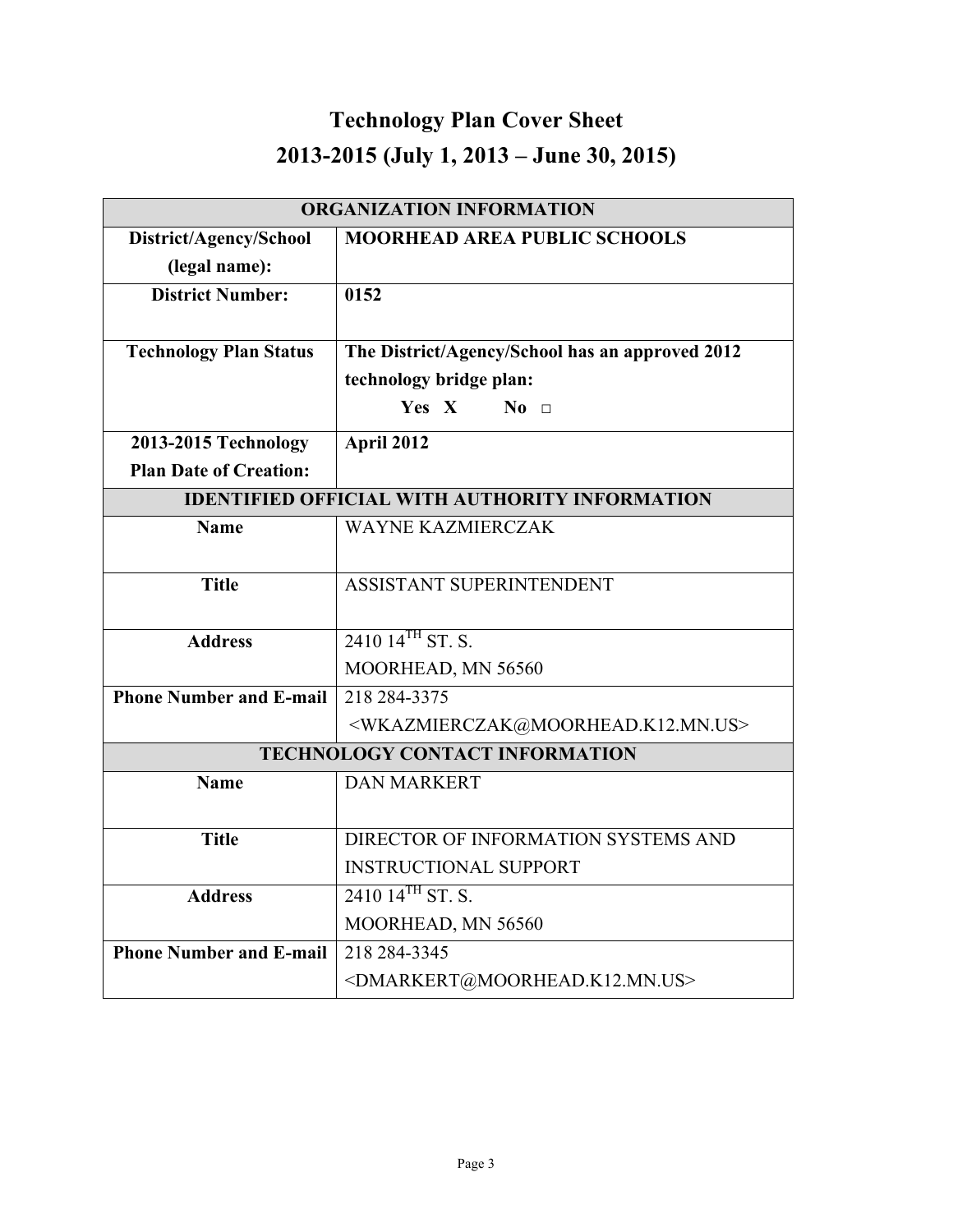# **Moorhead Area Public Schools 2013-15 Technology Plan**

1. **Technology Needs Assessment:** Describe the processes(s) used to determine the technology needs for the local education agency (LEA) for 2013-2015 and briefly summarize the needs that have been determined. Make sure to include any technology needs that will be supported through E-rate discounts, such as telephone, telecommunications access, Internet, and other E-rate eligible services.

Planning for the 2012 Technology Bridge Plan as well as the 2013-15 Technology Plan involved several district committees, school and district administration, members of the technology department and media specialists. Additionally in spring 2011, Lakes Country Service Cooperative was contracted to conduct a comprehensive District Technology Audit, the findings of which serve as the guide of this plan as well as directly impacted priority areas within the district's 2011 Strategic Plan.

The Technology Audit included an assessment, findings and recommendations in the areas of:

- 1. Computer Network Infrastructure
- 2. Computer Hardware
- 3. Computer Software and Online Internet subscriptions
- 4. Classroom Audio-Visual Systems
- 5. District's Web Presence
- 6. Information Security Audit
- 7. Technology Department Operations
- 8. Telecommunications Systems
- 9. Technology Integration and Media Services
- 10. Administrative Information Systems

In preparation for the 2011 audit, two-thirds of the district's certified teaching staff completed the statewide Instructional Practices Survey and district technology staff compiled the annual Minnesota Technology Inventory Collection tool.

The district's Technology Committee meets bi-monthly and is responsible for preparation and submission of the three-year Technology Plan. The committee also assists with technologyrelated policy development, aids with professional development planning, and communicates key district technology information. As necessary, subcommittees are formed and charged with completing required tasks. Members of the 2011-12 District Technology Committee are:

Mike Siggerud – School Board

Wayne Kazmierczak – Assistant Superintendent

Dan Markert – Director of Information Systems and Instructional Support (ISIS) Missy Eidsness – Director of School Improvement and Accountability (SIA)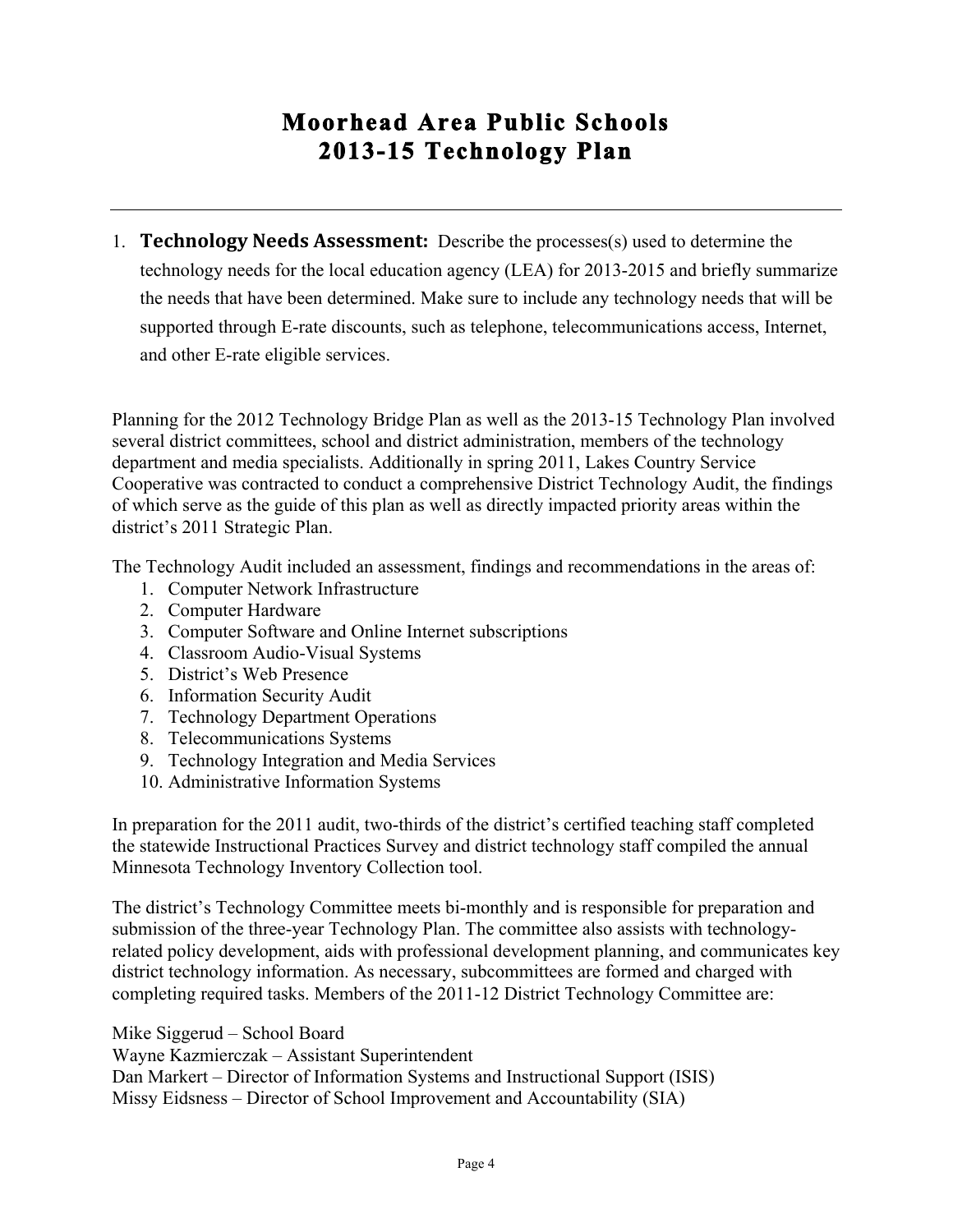Gay Galles – Program Manager of Media Services Jeremy Larson – Assistant Principal Pam Gibb – Communications Coordinator Kathy Cole, Karen Grant, Louie Lauer, Kim Nelson and Ann Woell – Media Specialists Tony Huseby – Technology Trainer Alice Goodwin, Jacob Gunderson, Christy Leier, Ben Pederson and Kathi Salvevold – District Teachers Ed Breedon, Jon Carlson, Dale Cary, Young Choe, Lynn Day, Renee Grover, Pam Hancock, Travis Henry, Curtis Ness, Lori Palmer, Eric Sanders, Jon Stein and John Stadter – Technology Department staff

2. **Goals and Strategies:** List the specific goals and strategies for 2013-2015 that address

how your LEA will use technology to deliver education and assist with school administration.

The technology program strives to address the program needs of students, the information delivery needs of teachers and administration, the data delivery requirements of government services, and the communication needs of district staff, parents and community stakeholders. To meet the constantly changing needs of the district and the fast-paced changes of technology, Moorhead Area Public Schools will make or has made the following adjustments:

- $\Sigma$  Promote, support and assist instructional staff to make data-driven decisions using student assessment information, including MCA, NWEA, AIMSWeb and common assessments.
- ∑ Promote, support and assist instructional staff with the use of electronic grade book, parent portal, student portal and classroom Web pages to expand home-to-school communication. portal, student portal and classroom Web pages to expand home-to-school communication.
- $\Sigma$  Enhance, supplement and differentiate district curriculum and improve student achievement.
- ∑ Adopt an Instructional Management System and a Learning Management System for students and staff to drive instruction, guide curricular decisions, promote  $21<sup>st</sup>$  Century skills and provide a consistent student experience.

### **List goals and planned strategies for implementing technology in the school/district.**

- 1. Implement GoogleApps for Education districtwide.
- 2. Pilot several tablet initiatives, including iPads in middle school science classrooms, promotion of Bring Your Own Technology (BYOT), purchase of classroom carts of portable electronics for primary grades, and one-to-one classroom pilots that include take-home privileges.
- 3. Implement Schoolnet as a districtwide Instructional Management System.
- 4. Implement Haiku as a districtwide Learning Management System.
- 5. Increase Internet bandwidth as required to support district instruction and administrative operations. Strive to provide options to include bandwidth redundancy.
- 6. Replace the district's aged end-of-life telephone system during the summer of 2013.
- 7. Complete the four-year installation of building security systems, including districtwide digital IP surveillance cameras and expanded electronic keyless door locks.
- 8. Strive to adhere to the Technology Audit's recommendation to maintain a five-year desktop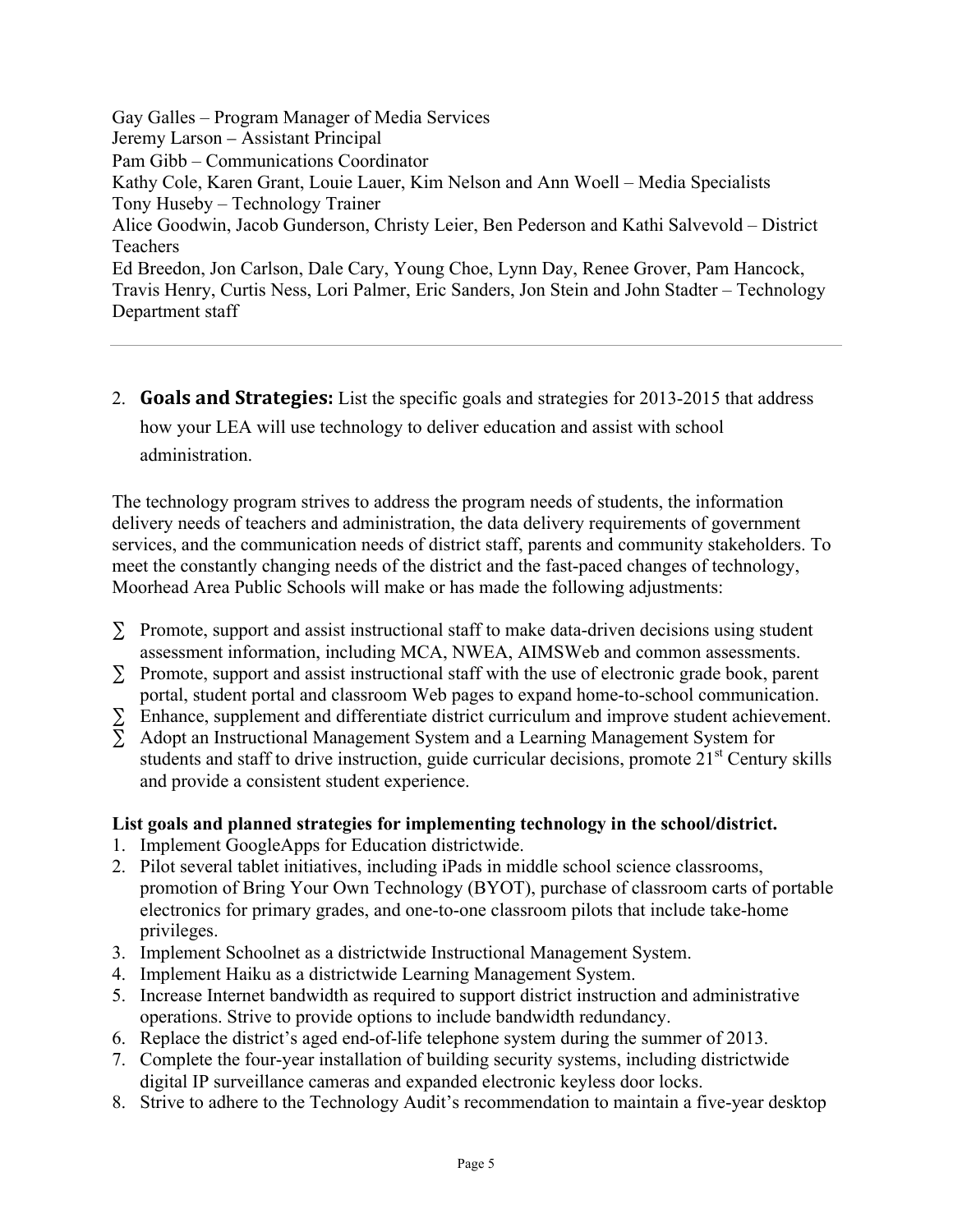and four-year portable computer replacement cycle.

9. Continue to promote and encourage staff to integrate technology into classroom instruction to improve teaching practices. Curriculum adoption cycles will include consideration of electronic textbooks, online resources and other technology-based supplemental materials.

#### **Strategies**

- $\Sigma$  The technology trainer, media specialists, curriculum adoption committees, instructional coaches, assistive technology staff and technology department members will prepare recommendations for districtwide solutions for administration and staff designed to help teachers apply new technologies in district classrooms.
- ∑ The district's Staff Development Committee and Technology Committee will identify and recommend professional development training needs.
- ∑ Individual- or department-specific technology will be discussed between the requesting party, building principals, Director of ISIS and Director of SIA. Some technology requests may warrant input and further discussion with the District Technology Committee and/or district administration.
- $\Sigma$  To improve teacher effectiveness, the district is intentionally integrating technology across curricular areas. The Director of SIA will ensure 21<sup>st</sup> Century skills are embedded in all curricular areas.
- ∑ The Director of ISIS will regularly evaluate infrastructure, data transmission technologies and end-user technologies.
- ∑ The Director of ISIS will ensure that the District Technology Committee, school administration and School Board are aware of necessary upgrades and improvements to ensure the uninterrupted delivery of needed services.
- ∑ The Director of ISIS is responsible for preparing the annual technology budget that will implement an end-of-life hardware replacement program to ensure that technology is cost effective and appropriate for the needs of users (students and staff), technical staff and other stakeholders.
- 3. **Professional Development Plan:** Describe the professional development strategies you have in place for 2013-2015 to ensure LEA staff are prepared to use the technology infrastructure, software programs, and online resources provided:
- ∑ In previous years, the district made available the Technology Academy where district teaching and support staff had the opportunity to receive technical training (i.e., word processing, spreadsheet and presentation software among other things). This year Moorhead Area Public Schools has partnered with Fargo and West Fargo (N.D.) school districts to offer a June Tech Camp. The Tri-City Tech Camp offers more diversity in technology course offerings and also affords certified staff the opportunity to receive graduate credit if they choose. Based on the number of registered Tech Camp participants, Moorhead Schools expects this technology training collaboration to continue annually.
- ∑ The Director of ISIS will determine an annual technology department staff training plan that is positionally appropriate.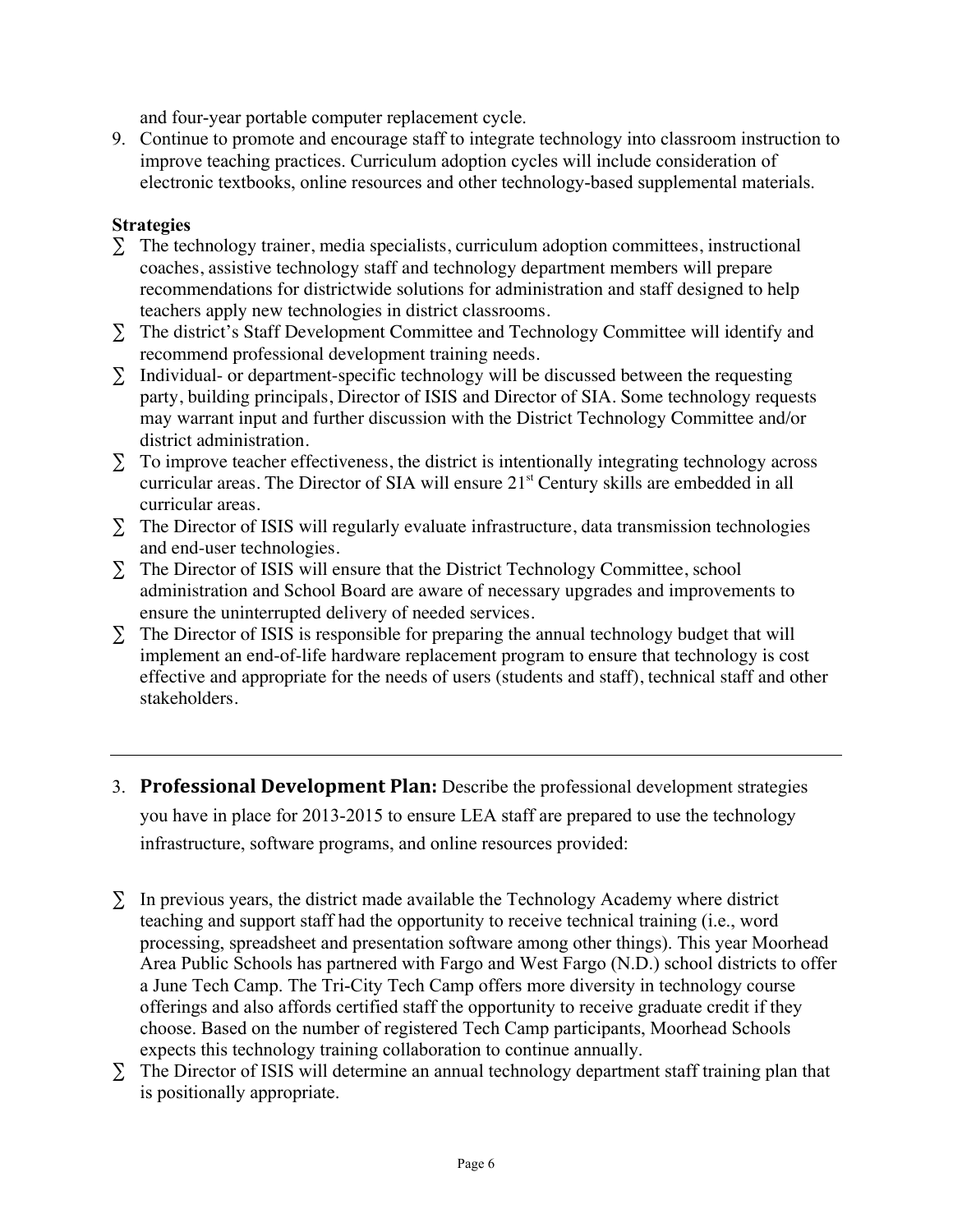- ∑ The Directors of SIA and ISIS are responsible for determining and presenting staff training needs to the Staff Development Committee along with recommendations for implementing training programs. Staff training opportunities will include an evaluation tool to be completed by attendees.
- ∑ The Directors of SIA and ISIS will administer various tools to evaluate the level of staff competence in technologies. The results will be used to develop a staff training needs assessment. The Directors of SIA and ISIS will develop timetables for implementing a training plan based on the results of the assessment.
- ∑ The Directors of SIA and ISIS will determine a calculated training and districtwide implementation of Schoolnet Instructional Management System.
- ∑ The Directors of SIA and ISIS will determine a pilot program that strategically uses Haiku, a districtwide Learning Management System.
- ∑ The Directors of SIA and ISIS will determine a training plan for all staff that includes positionally appropriate components of GoogleEDU.
- $\Sigma$  The district's technology trainer will coordinate technology systems instruction and curricular integration for new certified staff as part of the district's teacher induction program.
- 4. **Evaluation:** Explain the evaluation process for your technology plan for 2013-2015, including timeline, roles and responsibilities, and information gathered to assess how the technology plan goals and strategies are being met.

Evaluation and assessment is an ongoing process that is dealt with differently in each section of this technology plan. The Directors of SIA and ISIS are expected to ensure that the Action Plan is carried out, appropriately evaluated and evidence is documented. District committees, including Staff Development, Literacy, Mathematics, Assessment, Assistive Technology, Curriculum Adoption and District Instructional Team are directly responsible for many facets of the plan. The District Technology Committee, Instruction and Curriculum Advisory Committee, Central Office Team and School Board will be kept updated on plan progress and plan modifications as appropriate. The District Instructional Team meetings frequently include important technology discussion items. District administration will work to formalize the consistent dissemination of this information to staff.

District certified staff will be surveyed using the state-developed Technology Instructional Practices (TIP) tool in Fall 2013. Results will be compared to the results from the TIP completed in Spring 2011. The technology trainer, media specialists/integrationists and instructional coaches along with the District Technology Committee will review the results of the TIP. The staff development plan will be modified to best meet the needs of the district and the staff at that time. If changes are warranted, the plan would adhere to state or federal guidelines and the changes would be communicated as appropriate to all stakeholders.

The District Technology Committee will evaluate the TIP survey results to benchmark all certified staff members' technical skills. Results will be shared with teaching staff and building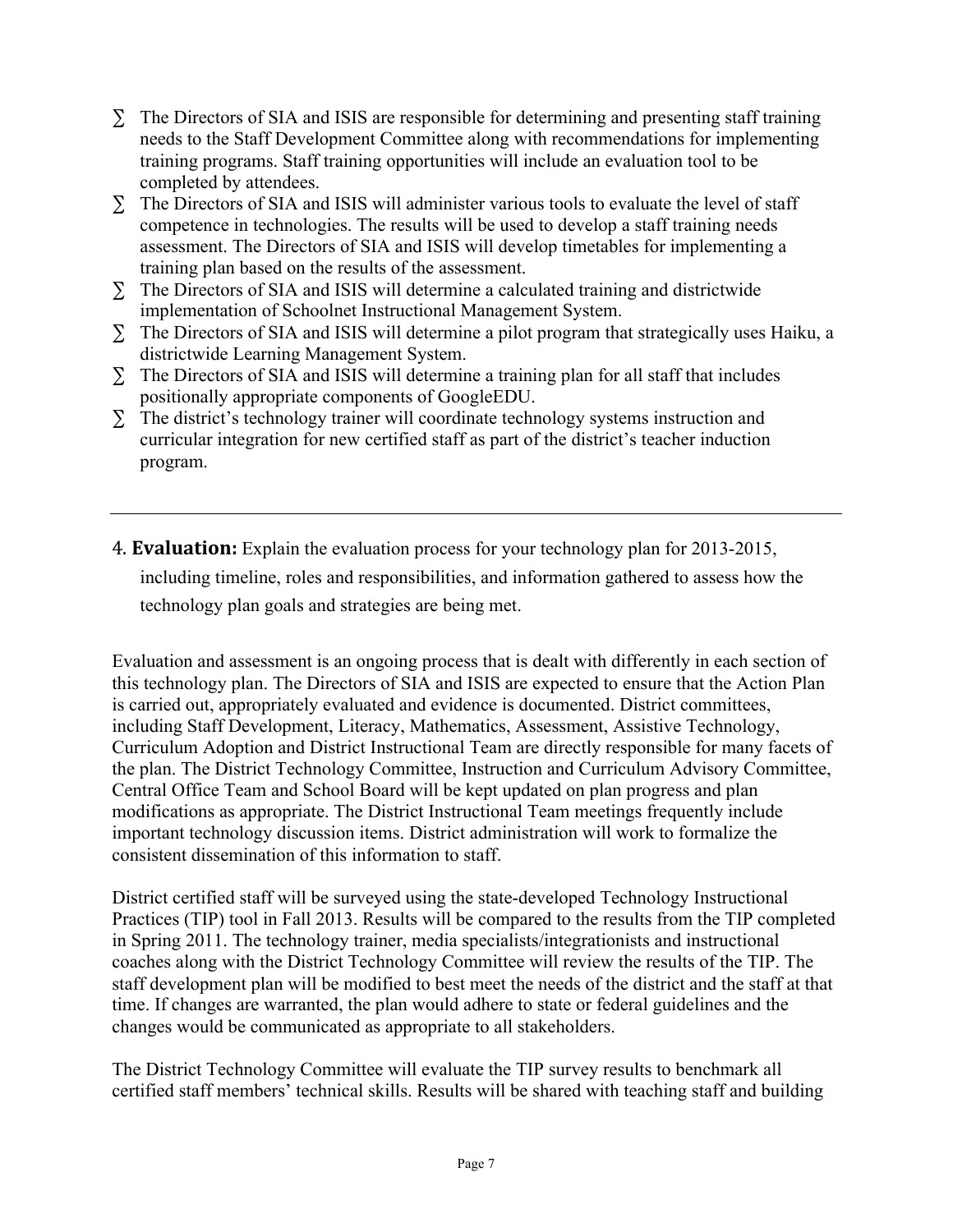administration. As part of the district's redesign and further development of a system-wide staff evaluation model, personal goal setting involving technology integration and utilization will be included.

Additional surveys of certified and non-certified staff will be conducted for information discovery in the following areas:

- 1. Identify the technical level of all staff.
- 2. Confirm sufficient and adequate technical support is available to end users.
- 3. Confirm adequate technical resources are available to meet the needs and demands of the district's goals (instructional and operational).
- 4. Identify and promote the specific areas where technology is used frequently and successfully to assist the teaching and learning process.

To help ensure that the time and investment the district has made with technology remains beneficial, the district will continue the following on an annual basis.

- 1. Continue with a School Board approved technology budget as defined in the district's Annual Operating Plan.
- 2. Utilize staff development dollars and/or other general revenue funds to offer technical workshops and technical training to staff.
- 3. Regularly monitor and seek end-user feedback to make sure the technology implemented is benefiting the learning process of our students, and/or benefiting the district by saving staff time, increasing district effectiveness and/or increasing organizational efficiency.
- 4. Report to the School Board on the status of the Technology Plan.

This plan supports the district strategic plan, district improvement plan, school improvement plans, and the Reading Well by 3rd Grade plan.

5. **Optional Links:** Provide links to district strategic planning documents, survey instruments, policies, or other resources that were used to provide data and help prepare the

District Strategic Plan:

technology plan.

https://www.moorhead.k12.mn.us/Documents/download/?ID=31659

District Technology Committee Meeting Minutes:

https://www.moorhead.k12.mn.us/TechCommittee/

6. **Link to Current Technology Plan:** Provide the link on the LEA website where the technology plan will be posted and updated throughout the planning period.